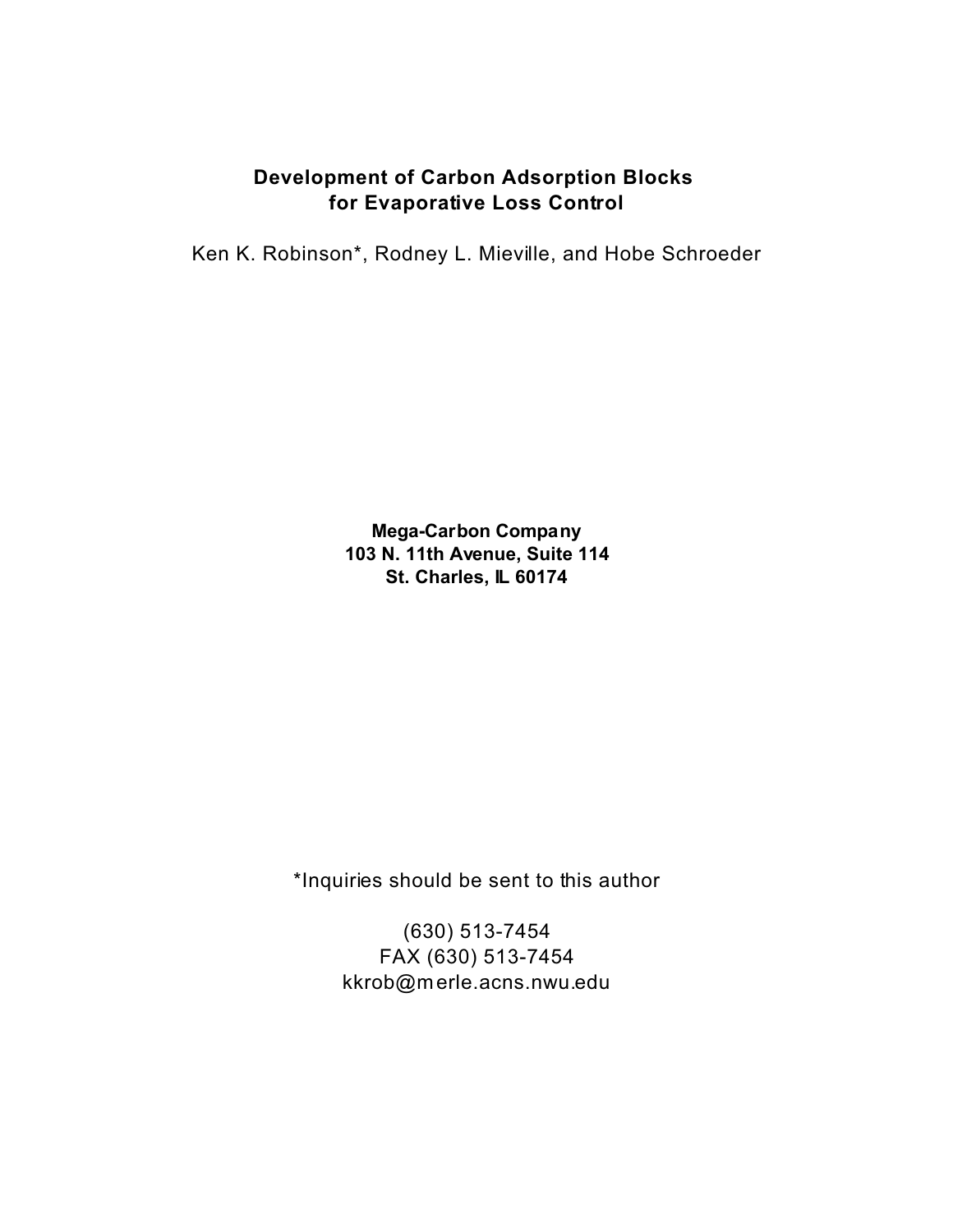#### **Abstract**

Active carbon blocks from powder and granules have been fabricated and their performance characterized for evaporative loss control of hydrocarbons. The active carbons primarily studied were a Westvaco carbon, WVA 1100, used extensively for evaporative loss control devices (ELCD) and Amoco PX-21, a very high surface area carbon (2800 m<sup>2</sup>/g BET area) developed in the late 1970s. A bonding technology has been developed to consolidate and densify carbon granules and powders to a solid block. Most binding agents fill the small pores in the carbon and significantly reduce the surface area and adsorption capacity. Particulate carbon has been successfully bonded into a variety of shapes with acceptable strength while maintaining most of the original adsorption capacity. The technology is based on a family of polymer binders, some suited for moderate temperatures around 200 $\mathrm{^{\circ}C}$  while the others will withstand 350 $\mathrm{^{\circ}C}$  without degrading.

One important application for carbon blocks is the capture of gasoline vapors from automobiles; a canister is located in the hood for the control of diurnal and hot soak conditions as well as now in the more demanding fuel filling cycle. The performance of carbon blocks for this application has been evaluated in static and dynamic tests. Butane adsorption and pressure drop were measured in a laboratory scale simulation test. The butane working capacity (BWC) of the bonded carbon is significantly higher, increasing from 11 to 13 g/100 ml for powders and as high as 17 g/100 ml for bonded granules. Most of this increase can be explained by the densification of the carbon from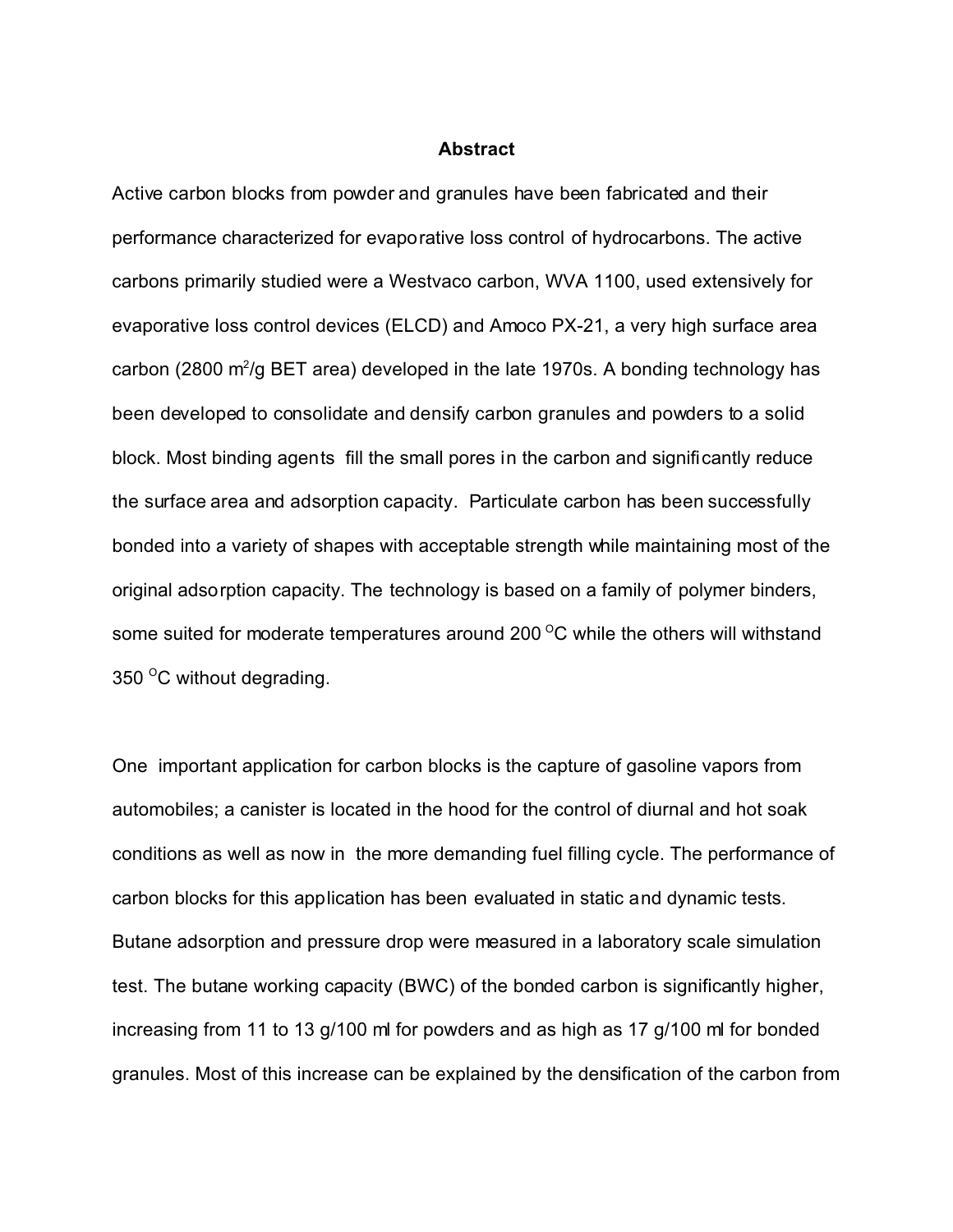the bonding process. Dynamic performance of the carbon blocks for butane breakthrough depends strongly on how the block is formed, flow channels, and type/size of starting material. Most importantly, there are certain cases where the bonded carbon is noticeably better than a granular bed. Pressure drop of the carbon block depends on the form of the starting carbon and the incorporation of flow channels. Bonded carbon granules with moderate flow channel density gives very acceptable performance for the ELCD applications. Hydrocarbon break-through time is sufficiently long and pressure drop through the adsorption block low enough to adequately handle the higher flows during the fuel filling cycle.

Keywords: carbon, canister, gasoline, vapor, bonding, blocks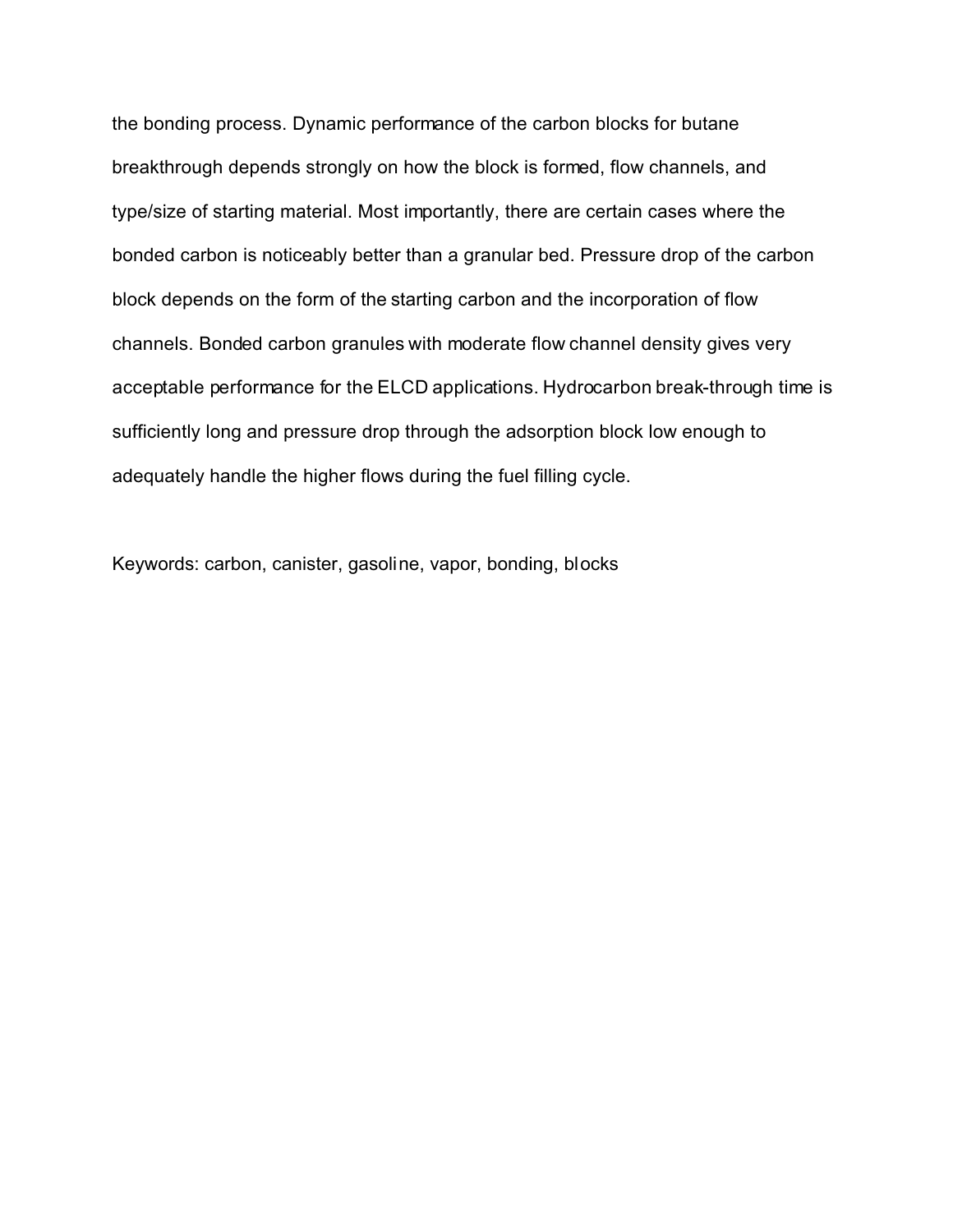### **Introduction**

Activated carbon used in automotive canisters in the early 1970s was typically coalbased granular carbon with a butane working capacity (BWC)  $^\text{1}$  in the range of 5 g/100ml. In the mid 1970s, wood-based granular carbon was introduced in the United States for the automotive application and it rapidly gained a large market share due to its performance advantages. To date, wood-based carbon has been used in over 150 million vehicles for control of evaporative emissions. Also the BWC has more than doubled to 11g/100ml<sup>2</sup>,but we now see a need to further increase that value due to even more stringent regulations by the EPA. More specifically, the control of diurnal and hot soak emissions have been augmented by now having to capture the gasoline vapors during the fill cycle. In the filling cycle, a stream containing ~50% hydrocarbon flows through the carbon canister at rates as high as 2 CFM (56.6 l/min) and the targeted maximum pressure drop is 4 inches water. Carbon canister development has been an area of intensive research at major automotive companies $3$ 

So far, the strategy for making improvements has been to alter the pore size distribution for adsorption capacity and to use uniformly shaped pellets to lower the pressure drop. Westvaco WVA 1100 granular carbon is uniquely tailored for ELCD with the majority of the pores in the range of 20-100 A $^{\circ}$ . This facilitates reversible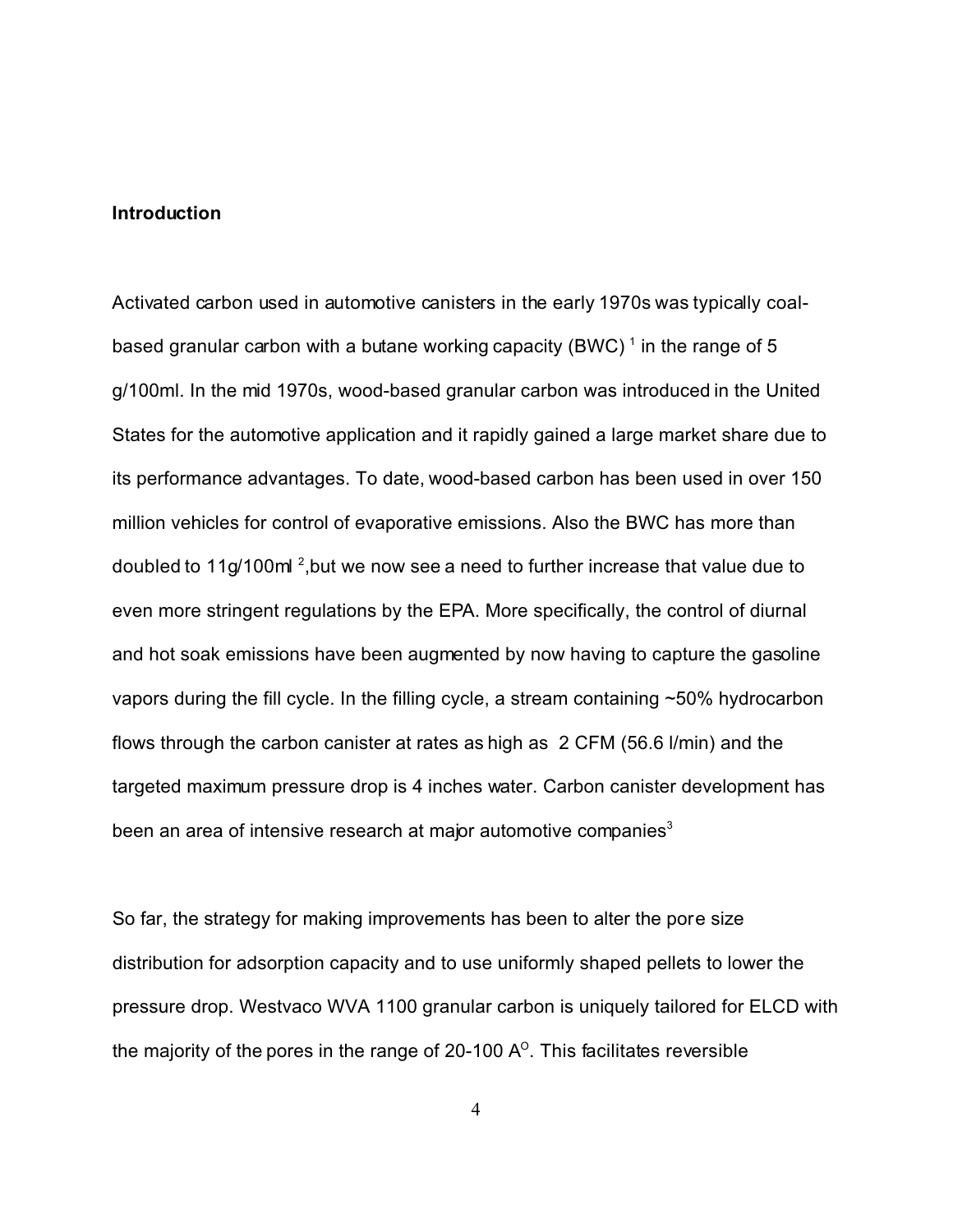adsorption-desorption of hydrocarbons with the amount irreversibly adsorbed kept low. Without reversible adsorption, the gasoline vapors cannot be withdrawn from the carbon by air supplied to the fuel injector and thus the carbon remains loaded; it must perform in thousands of filling cycles and can only do that if hydrocarbon is desorbed by cobustion air and burned in the engine. The Westvaco product, BAX-950, is a good example of a special 2 mm pelletized carbon for use in the automotive industry with lower pressure drop than its granular counterpart. Carbon adsorption blocks show promise in extending performance beyond particulate carbon. We can summarize some of the relative differences between these two forms of carbon in Table 1.

We have developed an improved bonding technology for making carbon blocks. It basically consists of making a carbon slip with a polymer binder. The slip can be extruded, slip-cast, or compression molded to a variety of shapes (blocks, cubes, etc). There are two families of binders, one for moderate (200 $\mathrm{^{\circ}C}$ ) and the other for higher temperatures(350  $\mathrm{^{\circ}C}$ ) and they both cure at temperatures between 100-200  $\mathrm{^{\circ}C}$ eliminating the need for high temperature calcination. Most importantly the adsorption capacity is preserved by minimizing the filling the carbon pores with the binding agent.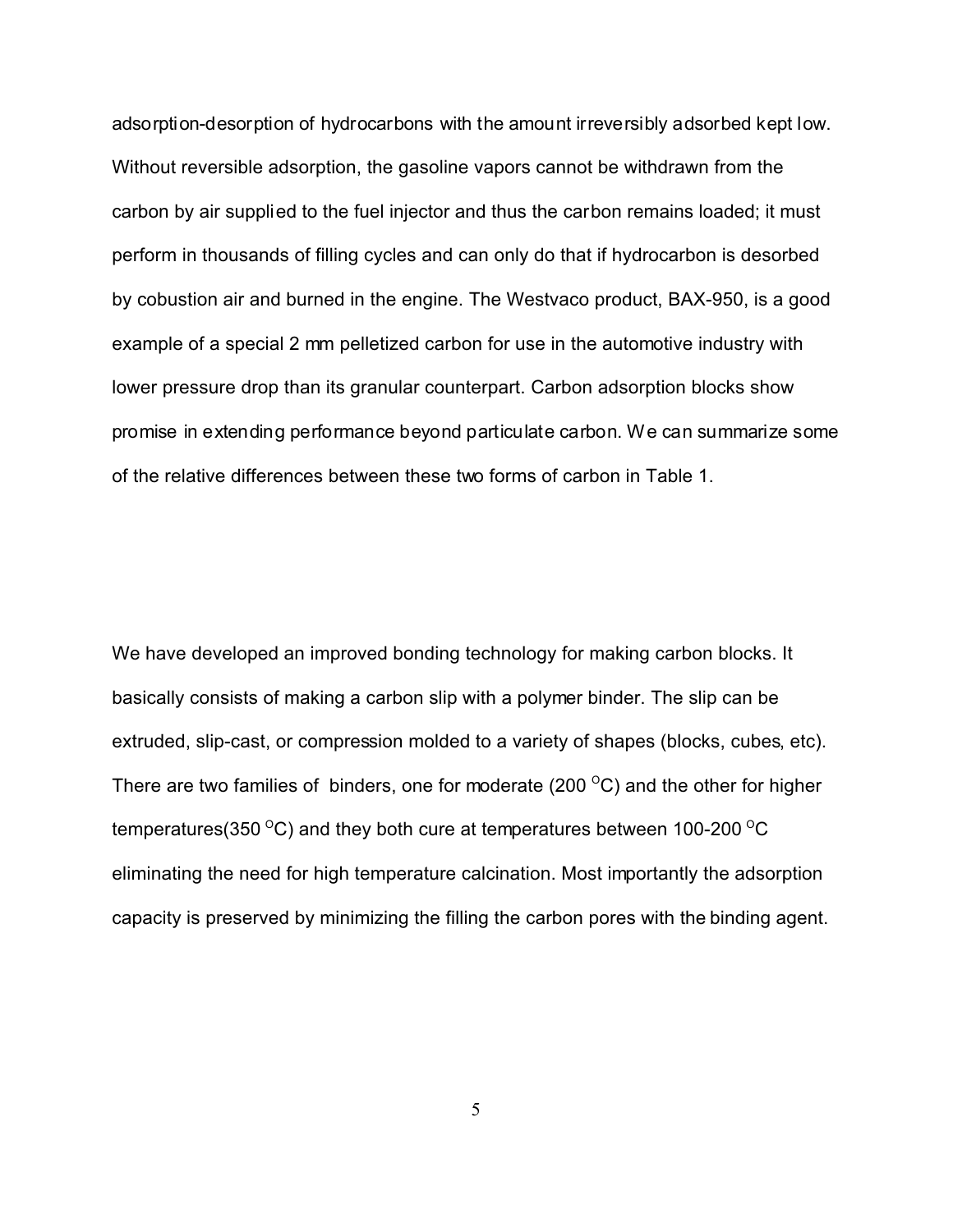## **Experimental**

Butane Working Capacity (BWC) Test- In the BWC test, activated carbon is loaded with pure gaseous butane until equilibirium is reached followed by flowing air in a desorbtion cycle to again reach equilibrium. The increase in weight by adsorption until equilibrium in g/100 ml of activated carbon is called activity. The difference between equilibrium loading and loading after desorption of the activated carbon is called working capacity. In this study, we used butane to load the test specimen for 10 minutes at  $25^{\circ}$ C. After noting the weight of butane adsorbed, (Butane Adsorption Capacity), the carbon bed is purged with dry nitrogen rather than air, and should yield equivalent results. The total purge is approximately 600 bed volumes. The amount of butane desorbed is noted and reported as the butane working capacity in grams butane / 100 ml carbon. Cylindrical carbon blocks, about 15 mm diameter and 15 mm long were the typical test specimens while granular carbon was simply loaded into a small 20 mm tube packed with glass wool. All samples were dried at 100  $\mathrm{^{\circ}C}$  for one hour prior to testing to remove any adsorbed water. Samples were weighed and the dimensions recorded so that the bulk density could be used to express the butane working capacity on both a unit weight and volume basis.

Dynamic Test Apparatus -The dynamic performance of carbon blocks and granules in trapping automotive gasoline emissions was simulated with small bench scale apparatus shown in Figure 1. More specifically, the adsorption capacity for butane and

6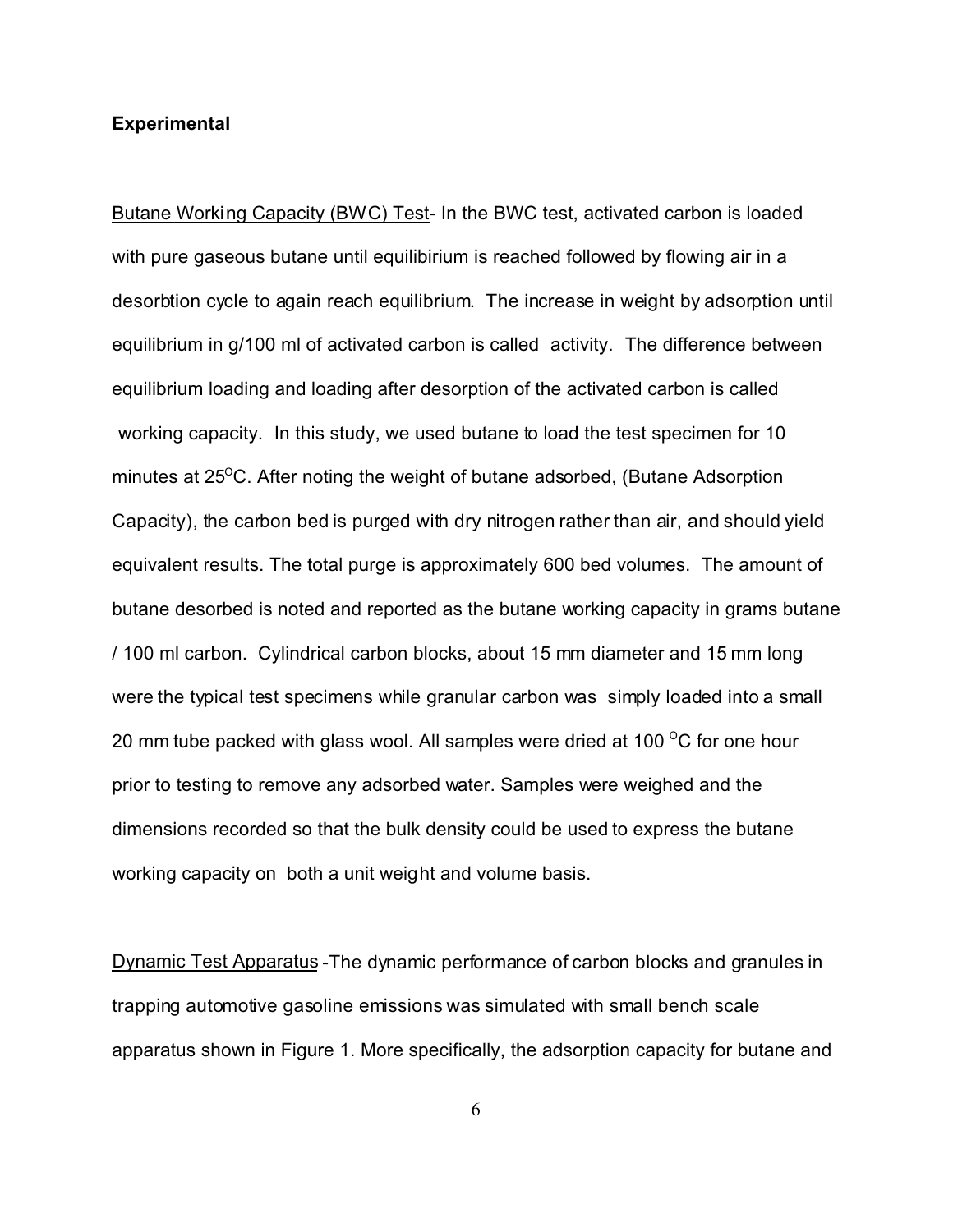the pressure drop were measured and scaled according to the actual situation during the filling cycle of an automobile. The basis for the test conditions used in the simulation test are summarized below in Table 2.

The carbon sample was placed in a plastic tube, about 5 cm in diameter fitted with end caps for dynamic testing. For granules, the carbon was supported on a screen at the bottom while the blocks were sealed to the inner wall of the tube with silicone cement. Pressure taps were located up and downstream of the sample and a differential pressure gauge(0-10" water) was used to measure the pressure drop. A thermal conductivity (TC) cell was located down stream of the carbon and a split stream from the effluent continuously passed through one side of the cell with nitrogen reference gas on the other. The output signal from the thermal conductivity cell was recorded on a strip chart recorder.

### Adsorption Test Procedure-

Dynamic adsorption capacity was measured by initially flowing 1 l/min of nitrogen through the carbon test specimen. At time zero, 1 liter/min of butane was mixed with the nitrogen stream and then the break through profile was measured. For the base case of Westvaco WVA 1100 carbon granules, the first indication of butane break through was typically 2 minutes after starting butane to the test specimen. Holdup time without carbon in the test container in the system was 12 seconds.

7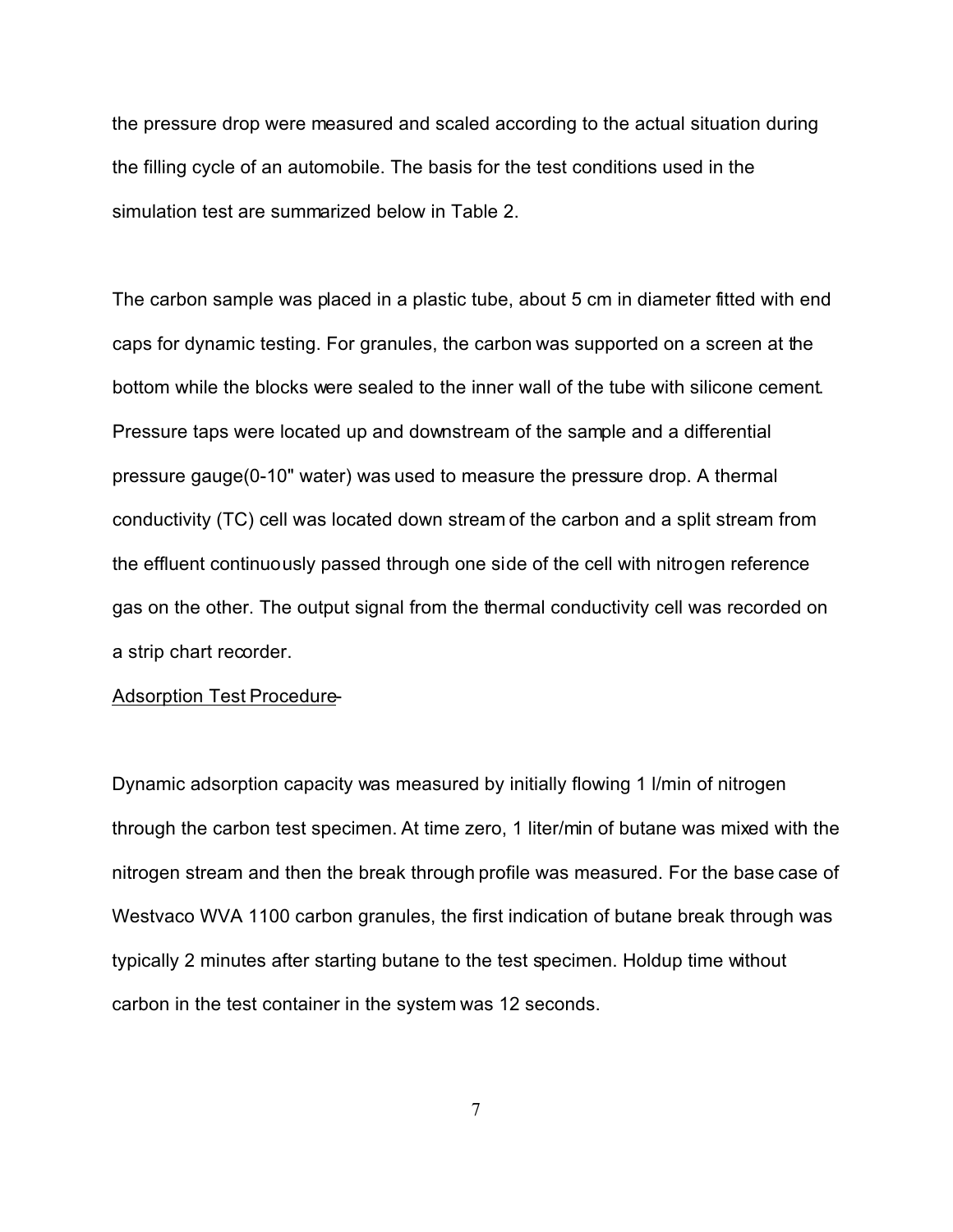After the adsorption cycle, the butane was stopped and then the unit was purged with nitrogen to desorb the butane from the carbon. Since some of the butane in the small pores will not desorb (heel effect), it was necessary to perform a repeat run on all samples with the second repeat adsorption test used to characterize the dynamic adsorption capacity of the carbon specimen. The highest signal from the thermal conductivity cell that was observed during the break through test was used to normalize the readings; Output at time t/Max Output (C/Co) was plotted versus time for each test to make comparisons between various samples.

## Pressure Drop Test

 After the dynamic adsorption test was finished, the pressure drop across the sample at flow rates between 0-25 liter/min was measured. Nitrogen was passed through the bed and the pressure drop measured with a differential pressure meter. Pressure drop per unit length is plotted versus volumetric flow rate for each sample and used to compare the effect of flow channels, and other bonding variables. All tests were performed at room temperature.

#### Active Carbon Samples

Westvaco NUCHAR WV-A 1100: The Westvaco carbon is a premium activity granular carbon (10x25 mesh) for use in automotive canisters designed for the control of hydrocarbon emissions. The tamped bulk density of the granular material is 0.29 g/ml and the butane working capacity is nominally 11 g butane/100 ml carbon. It is wood based and requires both thermal and chemical activation.

8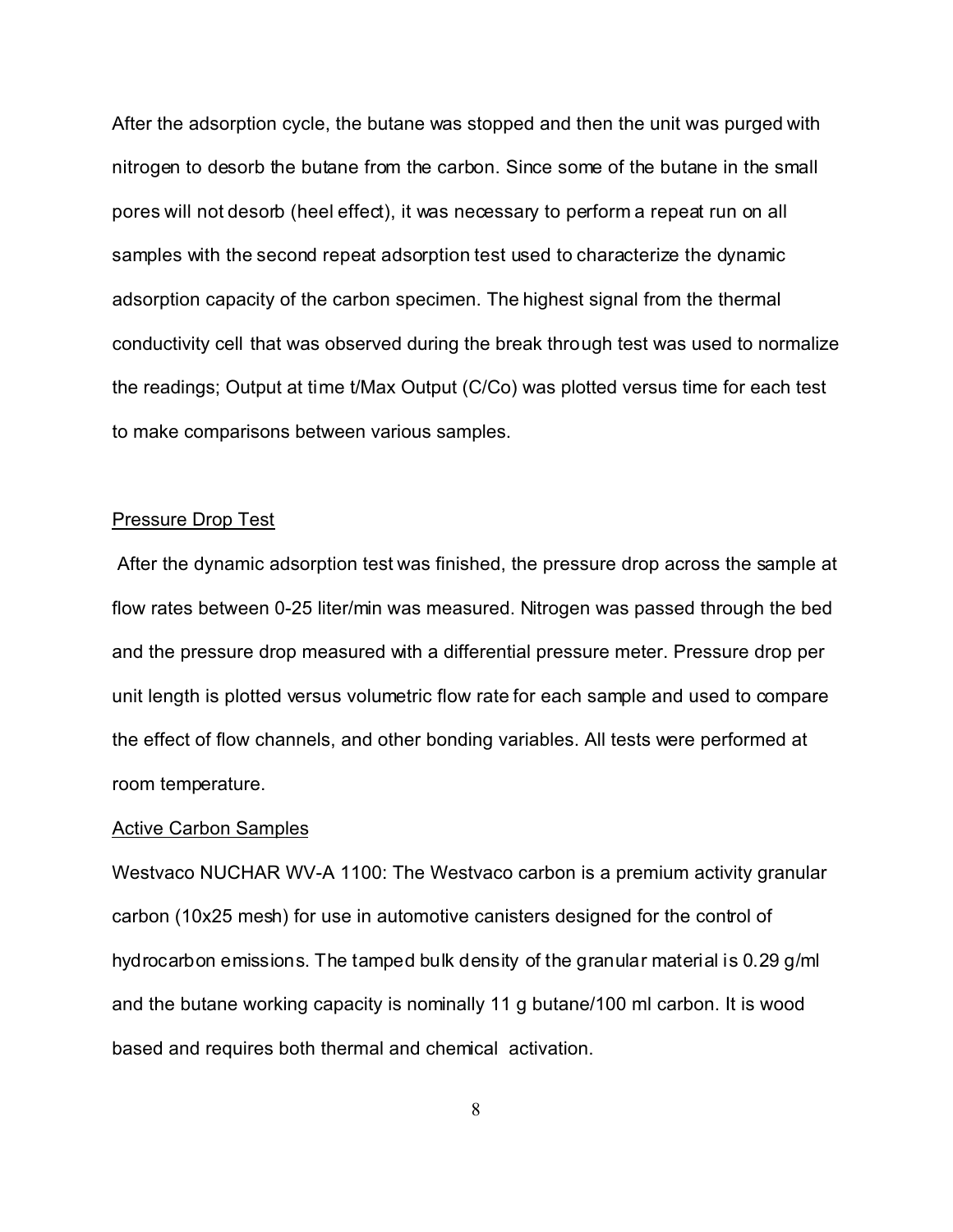Calgon BL: This is a coal based activated carbon and is most commonly used for treating drinking water. The BET surface area is 1000  $m^2$ /g and the bulk density, 0.51g/ml. The Iodine Number is 1550 mg/g.

Amoco PX-21 Super Activated Carbon: This carbon was patented in 1978 by O Grady and Wennerberg<sup>4</sup> and subsequently commercialized by Kansai Coke and Chemical. It has a nominal surface area(BET) of 2600 m<sup>2</sup>/g and pore volume of 1.8 cc/g. The lodine number is 3000 mg/g and methylene blue number of 600 mg/g. The commercial name give by Kansai is MAXSORB. It is produced from petroleum coke, coconut shell char and other raw materials with the activation process consisting of 3 parts KOH/1 part carbon followed by two stage activation at 500  $\mathrm{^{\circ}C}$  and 900  $\mathrm{^{\circ}C}$  respectively.<sup>5, 6</sup>The bulk density is typically 0.24 g/ml (tapped) or 0.31 g/ml when packed tightly.

# **Results and Discussion**

## Mega-Cast Bonding Technology

A bonding process called Mega-Cast has been developed to bond carbon powders and granules into adsorbent blocks. Two patents have been granted on this technology. What makes Mega-Cast bonding unique is that very little of the adsorption capacity is lost due to pore plugging. The illustration of the bonded carbon in Figure 2 is one way to view the process with the carbon particles bonded at various points by a polymer binder. Carbon particles are shown darker and are bonded by the polymer droplets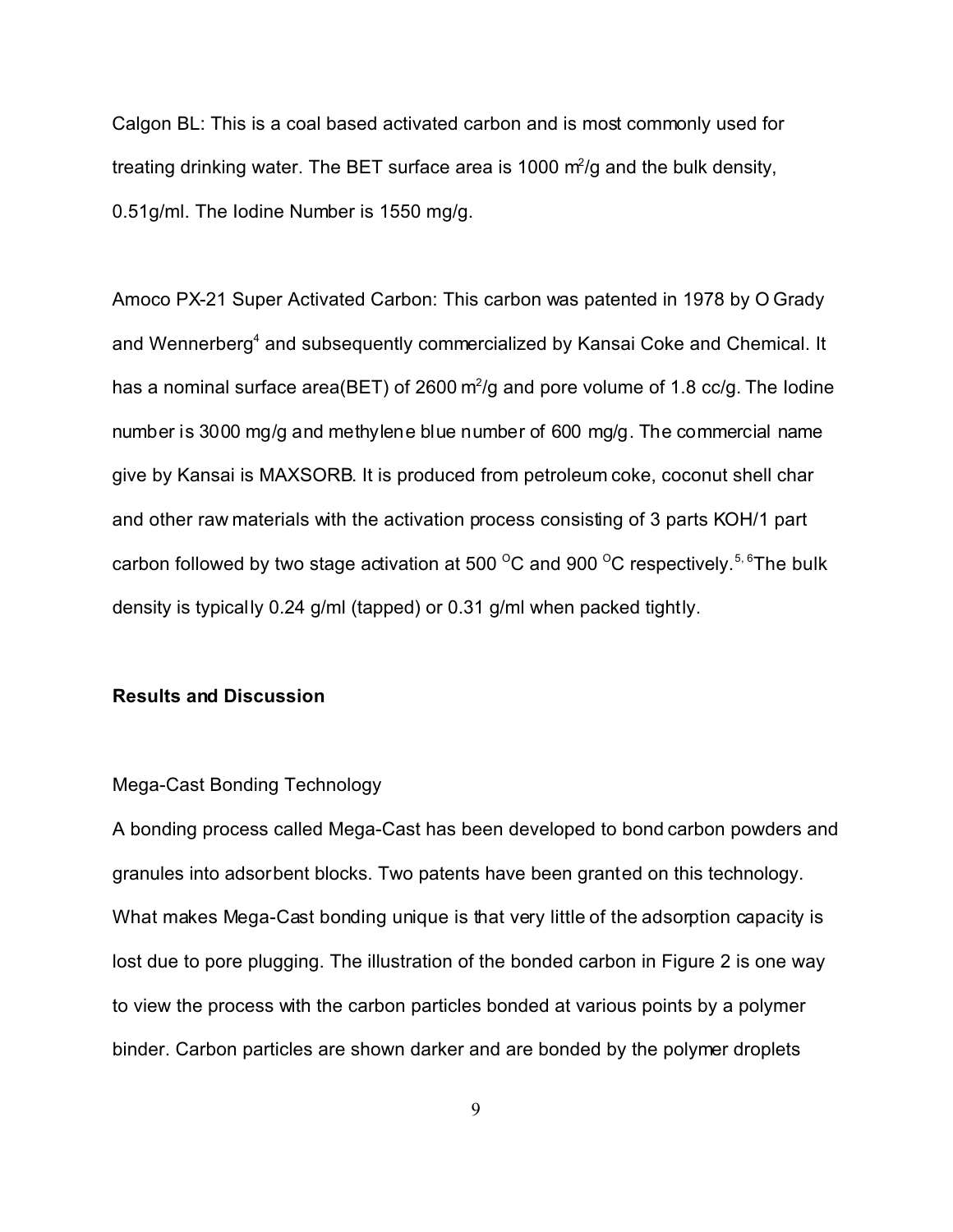shown in the lighter shade. Every carbon is different and adjustments are always necessary in the formulation. Blocks can be cast routinely but extrusion is a special challenge and requires additives to impart desired rheological properties and stabilization of the slip.

To prepare a carbon adsorbent block, a carbon slip is first prepared with a polymer binder. There are two types of binders, one suitable for temperatures in the range of 200  $\mathrm{^{\circ}C}$  and the other a higher temperature version which retains its strength at temperatures as high as  $350^{\circ}$ C. The carbon slip can be prepared from either powder or granules and is then extruded, slip-cast, or compression molded to a variety of shapes( blocks, cubes, etc.). The binder cures at modest temperatures, eliminating the need for high temperature calcination and most of the adsorption capacity is preserved. The use of compression during the forming process translates into higher bulk densities and will frequently lead to adsorption capacity per unit volume (ie Butane Working Capacity) also increasing.

## **Effect of Binder Level on Strength and Adsorption Capacity**

Amoco PX-21 Carbon: This carbon was bonded into small cylinders, 15mm diam x 15 mm high, at various levels of binder (4,8, and 17%) and then evaluated for surface area loss and crush strength. The surface area was measured indirectly using an Iodine number test and then relating it to the BET surface area. This correlation is shown in Figure 3 for the PX-21 carbon for both the Amoco and Kansai-produced high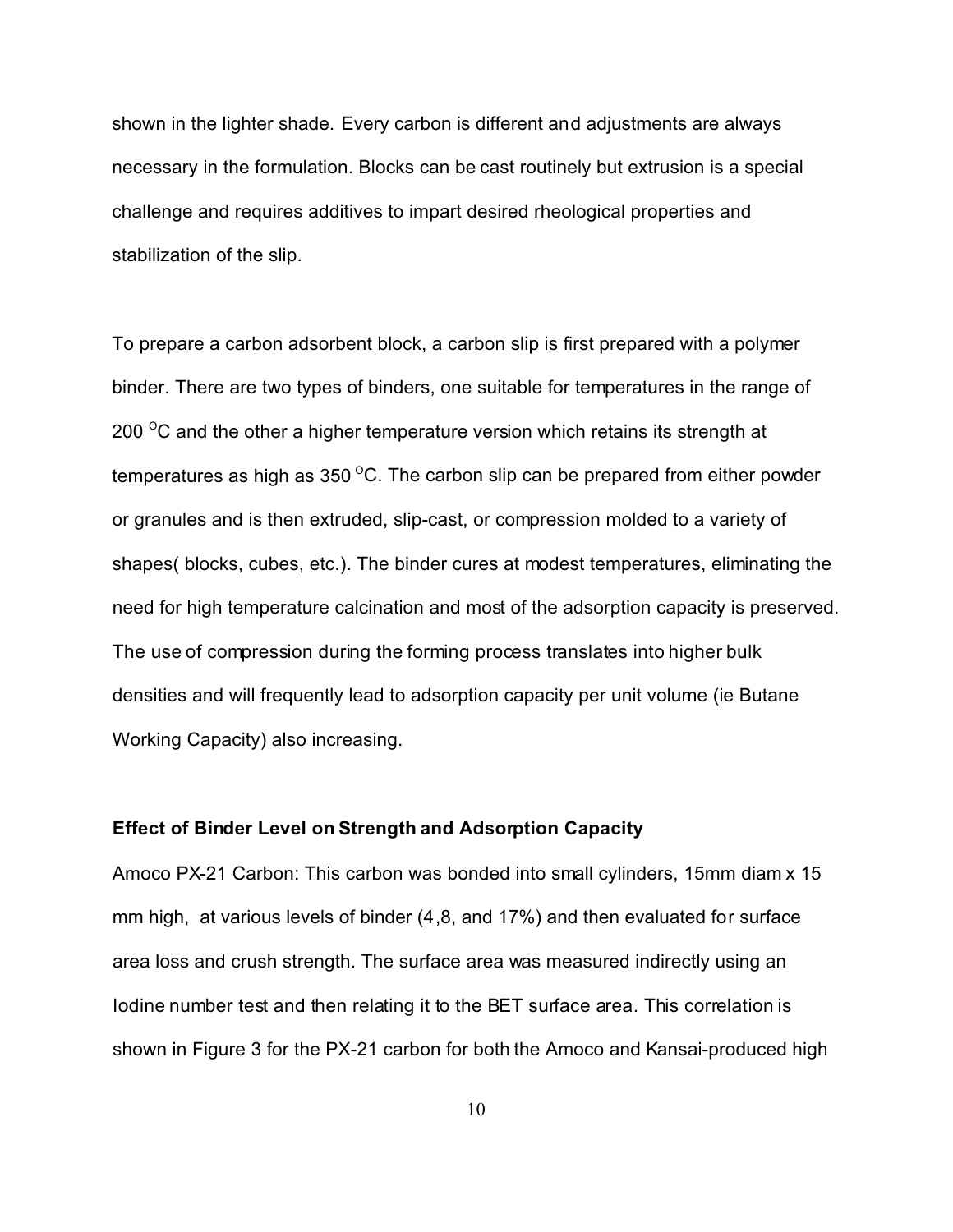surface area carbon. The crush strength was measured by pushing on the two flat faces of the cylinder and recording the pressure required to fracture the carbon cylindrical block.

These data are shown below in Figure 4 with the BET surface area on the left axis and the crush strength on the right axis plotted versus binder level.

The surface area of the unbonded powder is 2600  $m^2$ /g and then gradually decreases to 2200 m $^{2}$ /g on the far right at the 17% binder level. If we base the surface area on carbon alone, then the decrease is relatively small. Crush strength is 600 psi at 4% binder and increases to 1600 psi at the 17% binder level. Therefore increasing the binder has pronounced effect on strength and implies a balance of strength versus surface/adsorption properties should be considered for each application.

# Westvaco WV-A 1100 Carbon:

 The Westvaco carbon used in ELCD canisters was primarily focused on in this investigation. Specifically, the goal was to increase adsorption capacity and decrease pressure drop by employing active carbon in a block form. The static adsorption capacity is characterized with the butane working capacity (BWC) test. The BWC of the Westvaco WV-A 1100 granular carbon is typically 11 g butane/100 ml carbon (weight basis corresponds to 42.5 g/100 g). The granules were ground to a powder and then bonded into blocks at three levels of binder. BWC increases from 11 for the granules to values of 14.7, 13.5 and 13.2 for corresponding binder levels of 2.5%, 5%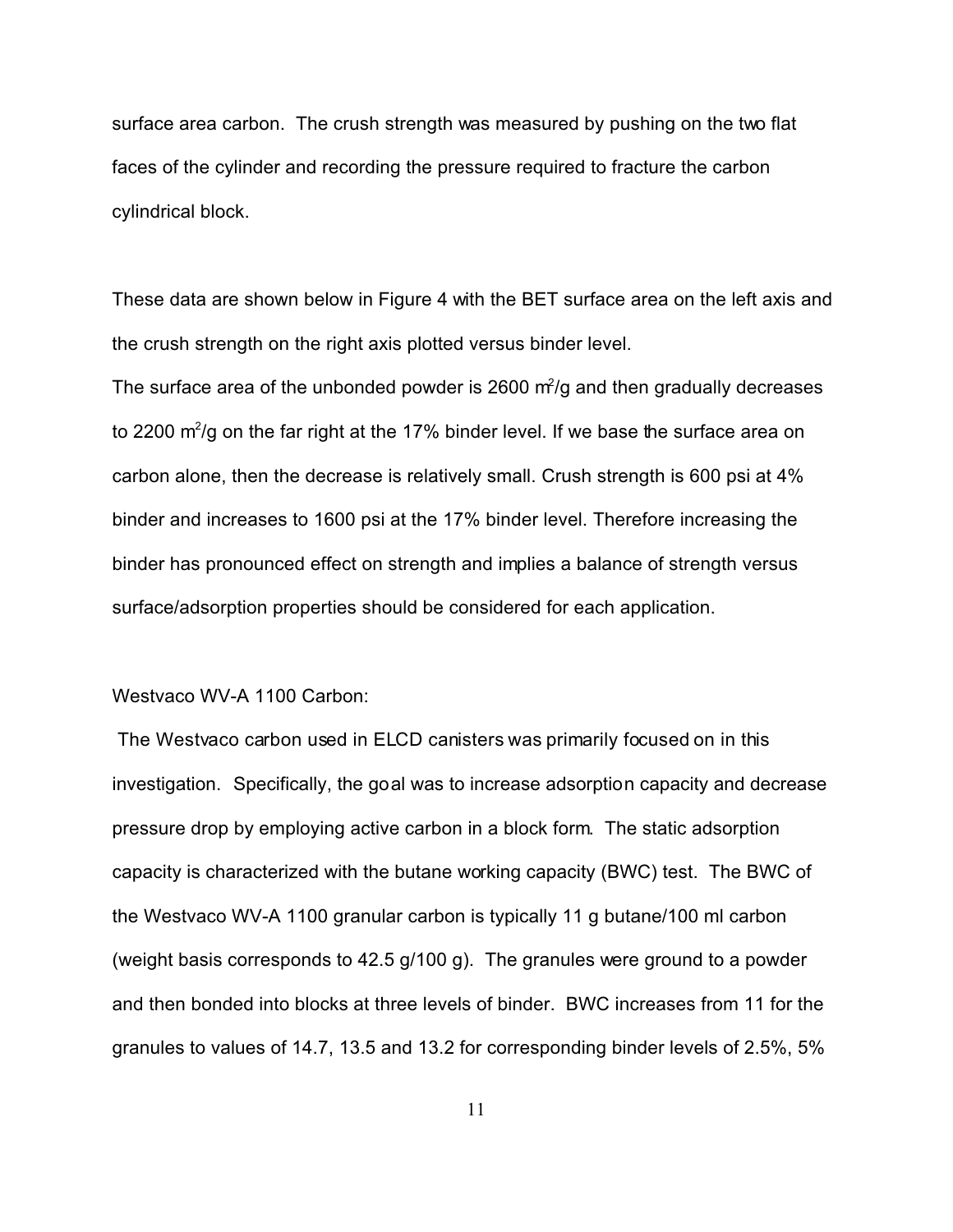and 10% as shown in the Figure 5. Coprrespondingly the BWC per unit weight decreases from 42.5 to 30 g/100g.

The primary reason for the increase in BWC is due to the increase in bulk density. Bulk density for the granular and bonded versions of two carbons, Westvaco WV-A 1100 and Amoco PX-21, are shown in Figure 6. Compression casting the carbon into a solid block results in a 40-50% increase in bulk density. Although the BWC per unit weight decreases by 25%, the density increase easily compensates for this loss translating into higher volumetric adsorption capacity.

The crush strength for the Westvaco WV-A 1100 bonded carbon exhibits a similar trend to the Amoco PX-21 discussed earlier. The crush strength test was performed differently, with the cylindrical block placed on its side, as is commonly done for testing extrudates and measures the hoop strength. The crush strength was 0.22, 1.30, and 4.12 kg force/cm length for the three binder levels of 2.5%, 5% and 10% respectively.

# **Dynamic Adsorption Tests**

New EPA mandated constraints for the fuel fill cycle require capture of gasoline vapors on board the vehicle rather than vapor recovery nozzles at the pump. A target for pressure drop is to be around 4 inches water for flow rates of 2 ft $\delta$ /min(56 liter/min).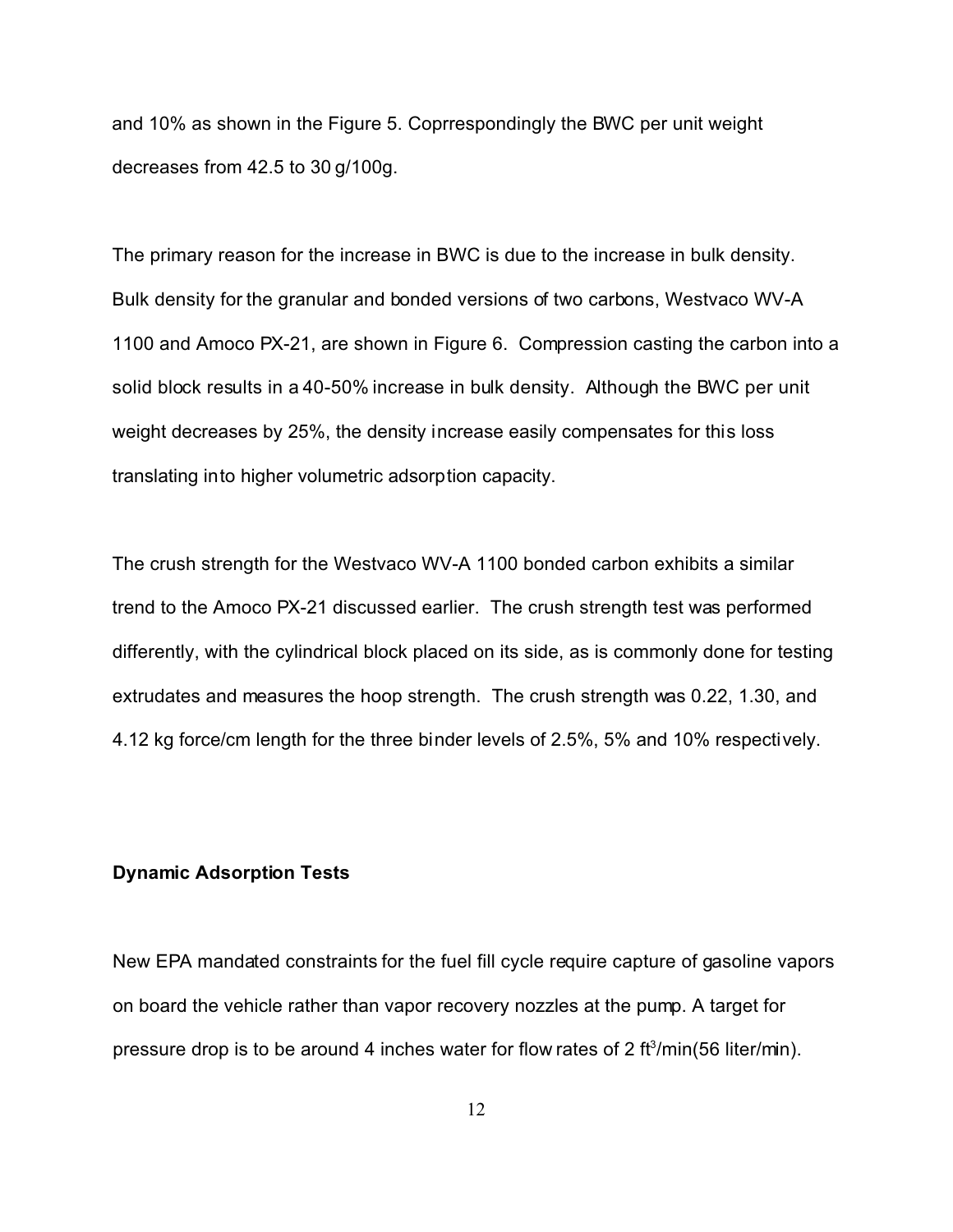Vapor displaced from the fuel tank passes through a canister packed with granular activated carbon (ie fixed bed) with the gasoline desorbed from the bed when the engine is running. The dynamic performance of the carbon granules and blocks was measured with a bench scale test. Adsorption performance was measured by flowing a 50/50 mixture of butane/nitrogen at the representitive volumetric space velocity as used in the fill cycle of an automobile( ie 16 min<sup>-1</sup>). For the smaller 128 ml block, this corresponds to a total flow rate of 2 liter/minute. The pressure drop test used a different basis with the air velocity held constant by adjusting the flow for different cross-sectional areas. Flow rate was varied between 0-21 liters/min for the smaller specimen which corresponds to 0-31 liters/min canister flows. The measured pressure drop was then adjusted for its flow length and reported in inches water per foot of block so that clear comparisons could be made.

#### Base Line Test

A baseline test for butane break-through was peformed with Calgon BL carbon. Granules (10x25 mesh) and bonded blocks of the same carbon with 35 and 70 flow channels were tested. The data are shown in Figure 7. Hydrocarbon break-through time for the granules is about 2.5 minutes whereas the 35 and 70 hole blocks exhibit break-through times of 1-1.5 minutes.. The earlier break-through time for the blocks was unexpected. When flow channels pass entirely through the block, some butane will bypass without being adsorbed and will be discussed later.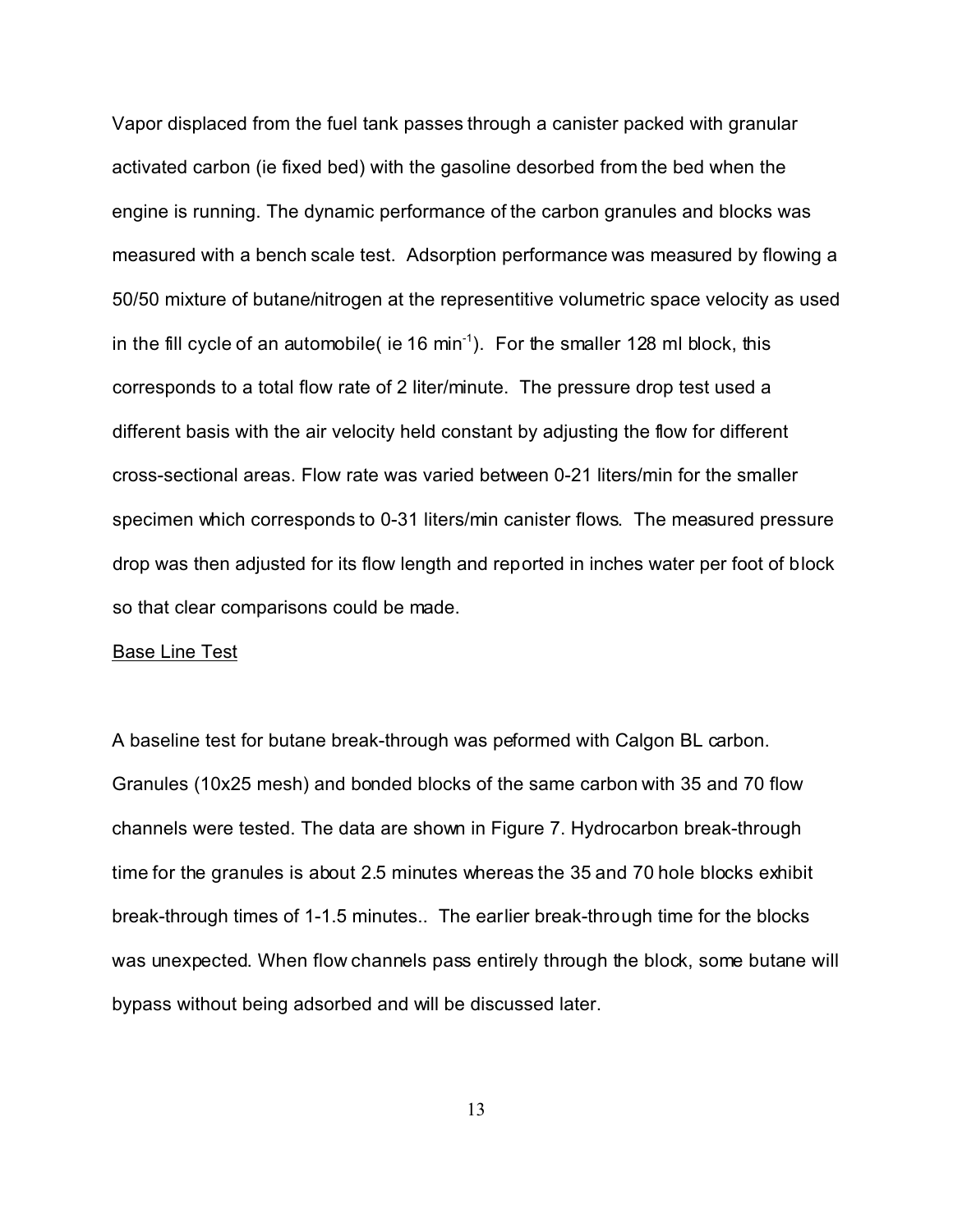### Westvaco Carbon

Dynamic adsorption capacity of Westvaco WV-A 1100 granules and blocks was then tested. Referring to Figure 8, the time for butane break-through was about 2.5 minutes for the granules. The blocks were formed from powder obtained by grinding granules and then bonding into a cylindrical block with axial flow channels provided. Similar to the baseline test, the butane breakthrough time decreased from 2.5 minutes to 1 minute for the block with axial flow channels. It is possible that early breakthrough was due to ineffective radial transport in the block; 48 cross flow channels in the radial direction were provided and the block retested. The addition of cross channels caused the butane break-through time to decrease even further, to a value of 0.5 minutes. The conclusion is that even though the bonded Westvaco carbon has a higher static butane working capacity than the granules( 13 g/100 ml vs 11 g/100 ml), the dynamic adsorption performance was inferior.

## **Pressure Drop Characteristics**

Pressure drop in the carbon adsorption block is a key concern. The pressure drop in a fixed bed can be described by the Ergun equation as follows: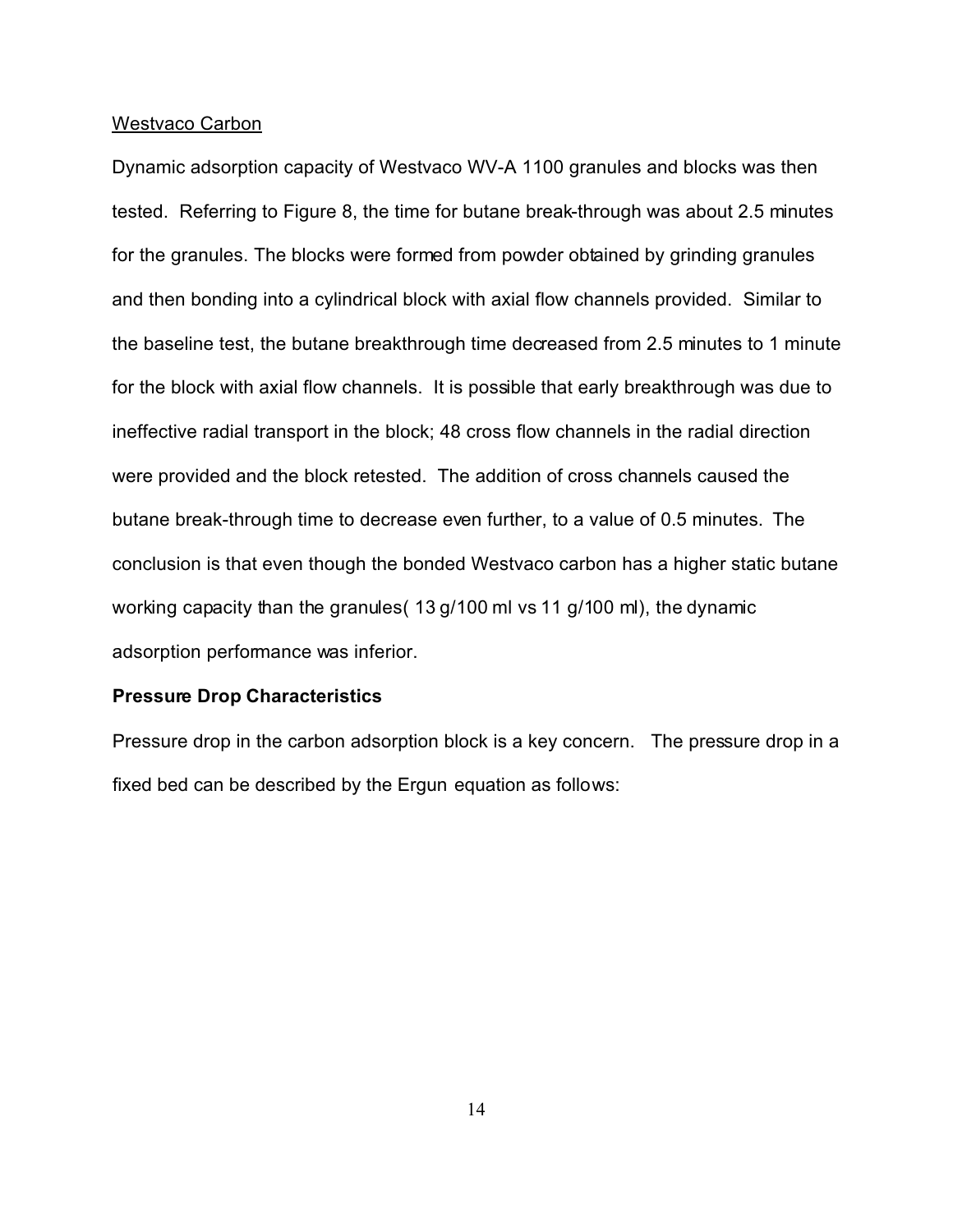Reynolds number, Re (  $\,$  ud $_{\rm p}$ /  $\,$ ), for the granular fixed bed is around 2500 at 56 l/min and falls into the turbulent flow regime. When the carbon adsorbent is a block with axial flow channels, pressure drop can be described by flow in a tube. Reynolds number for a block with 60 flow channels (1 mm diameter) is around 600 at the same flow rate which is laminar flow. The friction factor for laminar flow is 16/Re so the pressure drop equation is the following:

**(2)**

Pressure drop across the adsorbent bed was measured over a flow range of 0-25 liters/minute and then plotted as  $P/L$  (in  $H<sub>2</sub>O$ /ft bed) versus Qin Figure 11. As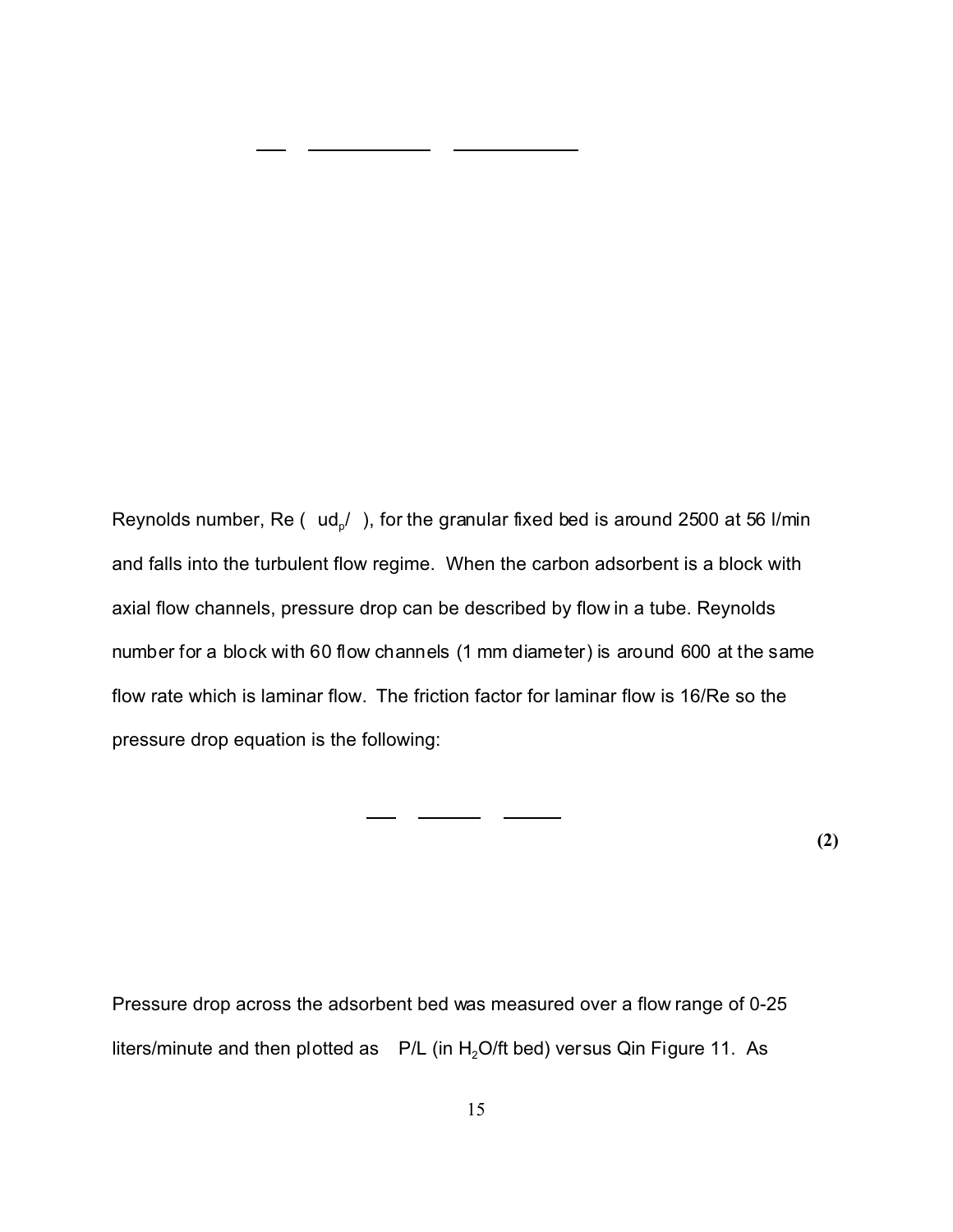mentioned earlier, the targeted P/L is around 5. Referring to Figure 11, the pressure drop has been plotted for a granular carbon bed (10x25 mesh) and three carbon blocks (powder-based) with 18, 35, and 70 flow channels.

The 18-hole block exhibits the highest pressure drop, around 20 in  $H<sub>2</sub>O/ft$ , at 20 liters/minute of flow. As the flow channels are increased for 18 to 35 and finally 70, the pressure drop correspondingly decreased to 14 and 12 in H<sub>2</sub>O/ft at 20 liters/min.

The application of carbon adsorption blocks for ELCD has been investigated and situations identified where they are superior to granular material. In particular, the use of bonded granules with higher bulk density, due to compressive molding, has much higher static adsorption capacity. For example, the butane working capacity will increase from 11 g/100ml carbon to values around 18. The dynamic performance of carbon adsorbent blocks must balance adsorption capacity with pressure drop through the device.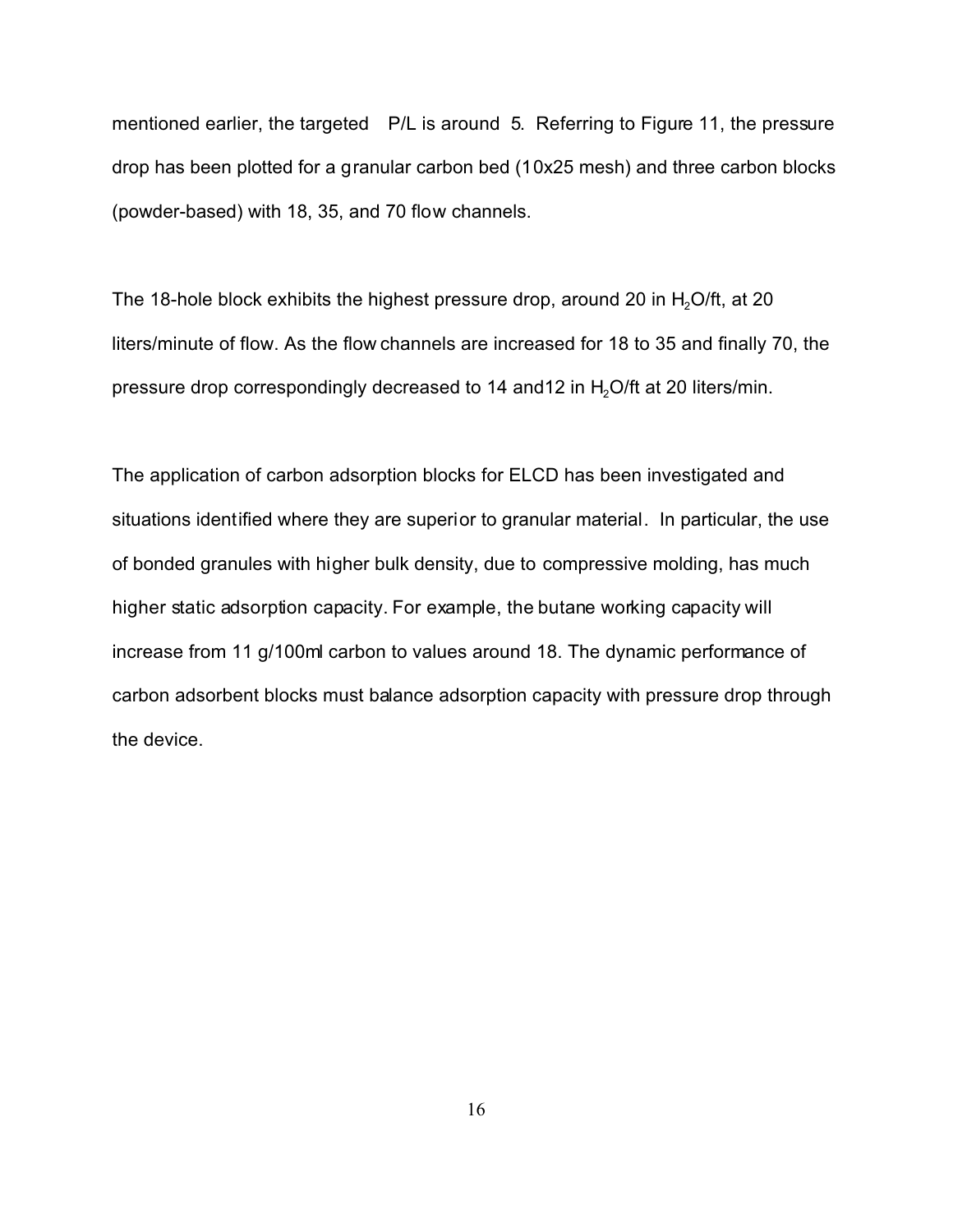# **References**

1. Westvaco Test Procedure, copies are available from Westvaco Corporation, Chemical Division, Washington Street, Covington, Virginia, 24426

2. Johnson, H.R. and R.S. Williams, Performance of Activated Carbon in Evaporative Loss Control Systems, SAE Technical Paper Series 902119, International Fuels and Lubricants Meeting and Exposition, Tulsa, Oklahoma, Oct 22-25, 1990

3.Johnson, P.J. , R.J. Khami, J.E. Bauman, T.D. Goebel, V.L. Clark, D.L. Hirt, and P.J. Luft, Carbon Canister Developent for Enhanced Evaporative Emisssions and On-Board Refueling, SAE Technical Paper Series 970312, International Congress and Exposition, Detroit, Michigan February 24-27, 1997

4.Wennerberg, A.N. and T.M. O Grady, US Patent 4,082,694. Active Carbon Process and Composition , Assigned to Amoco Corporation. April 4, 1978

5.Otowa, T., M. Shiraishi, R Tanibata, and N. Tanaka, Production and Adsorption Behavior of MAXSORB: High Surface Area Active Carbon , Fifth International Carbon Conference, 1992, Essen June 22-26, 1992

6. Ottowa, T., Production of High Quality Activated Carbon , US Patent 5,064,805, November 12, 1991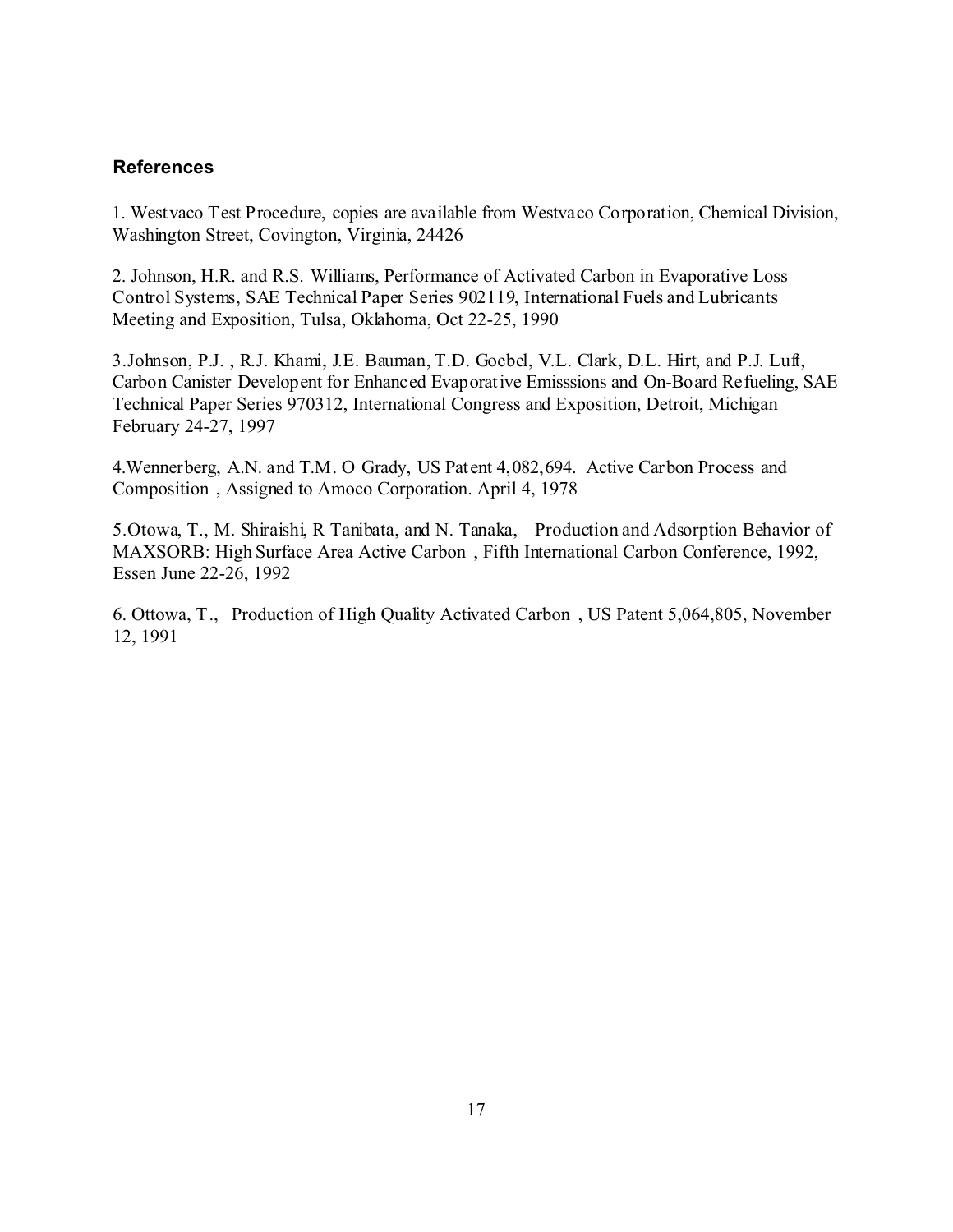| <b>Carbon Block</b>                                                                                                                           | <b>Carbon Granules</b>                                                                                                                                                                                                                                                        |
|-----------------------------------------------------------------------------------------------------------------------------------------------|-------------------------------------------------------------------------------------------------------------------------------------------------------------------------------------------------------------------------------------------------------------------------------|
| Resists abrasion due to no grinding<br>motion of granules.                                                                                    | Cheaper since it is used as supplied but<br>susceptible to abrasion                                                                                                                                                                                                           |
| Higher bulk density since<br>compression can be used to form the<br>block and then cured in its<br>compressed state.                          | Moderate bulk density due to higher void<br>fraction but this helps external mass<br>transport due to tortuous path that<br>adsorbent stream takes while passing<br>through the bed                                                                                           |
| Forms to many unique shapes and<br>will not settle if positioned in another<br>orientation                                                    | Must be enclosed in a container and bed will<br>shift creating by passing if tilted sideways.                                                                                                                                                                                 |
| Pressure drop controlled with axial<br>flow channels, varying size and hole<br>density and conforms to tubular flow<br>in the laminar regime. | Pressure drop affected by the shape and size<br>of the granules. Ergun equation used to<br>describe pressure drop relationship which is<br>directly proportional to bed length and fluid<br>velocity and inversely proportional to bed<br>void fraction and particle diameter |

# **Performance Differences between Carbon Blocks and Granules**